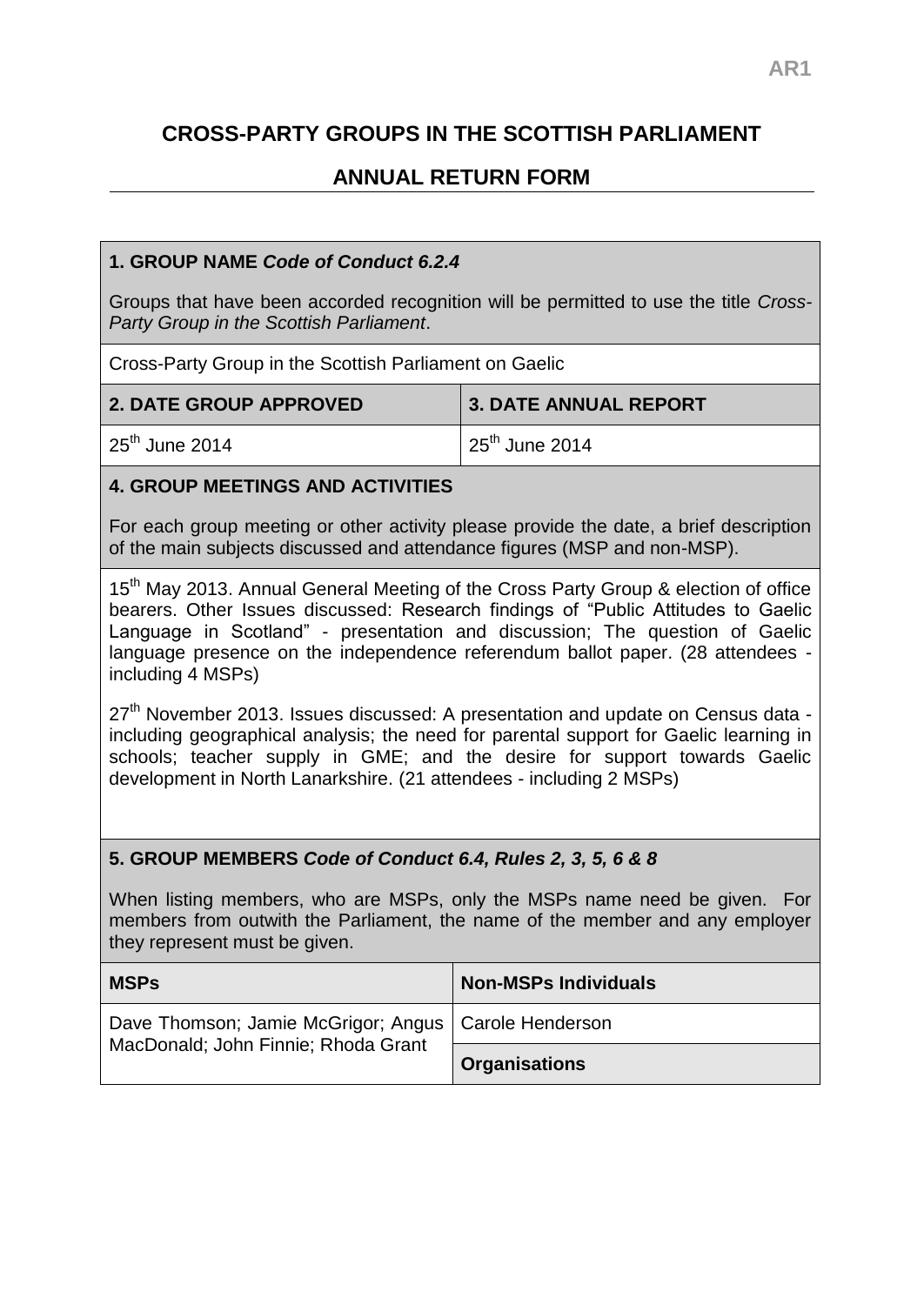| Comunn na Gàidhlig          |
|-----------------------------|
| Bòrd na Gàidhlig            |
| Comhairle nan Leabhraichean |
| Clì Gàidhlig                |
| The Highland Council        |
| Comhairle nan Eilean        |
| An Comunn Gàidhealach       |
| MG Alba                     |
| Cearcall Còmhraidh Fiobha   |
| UHI                         |
| Fèisean nan Gàidheal        |

### **6. GROUP OFFICERS** *Code of Conduct 6.4, Rule 4*

Please amend titles as necessary e.g. to indicate joint office holders, or preferred titles.

| <b>Convener</b>      | Angus MacDonald, MSP                |
|----------------------|-------------------------------------|
| <b>Vice-Convener</b> | Dave Thompson, MSP                  |
| <b>Secretary</b>     | Donald MacNeill, Comunn na Gàidhlig |
| Treasurer            | N/A                                 |

#### **7. FINANCIAL OR OTHER BENEFITS RECEIVED** *Code of Conduct 6.3.1 & 6.3.6, 6.4 Rule 10*

The group must register any financial or other material benefit received by the group from whatever source, where the value of the financial sum or benefit from any single source exceeds £500 in any one calendar year. This includes donations, sponsorship, subscriptions, hospitality, gifts, visits, provision of services or accommodation or staff assistance. The value of use of Parliamentary facilities need not be registered.

The details requiring to be registered include a brief description of the benefit, the approximate monetary value, the date on which it was received and the source from which it came. Where a consultancy organisation provides benefits, the client on whose behalf these are provided should be named.

| <b>Date</b> | <b>Amount</b> | <b>Description</b>                                |
|-------------|---------------|---------------------------------------------------|
| 2013/14     | £700          | CnaG; Secretariat and translation support for CPG |